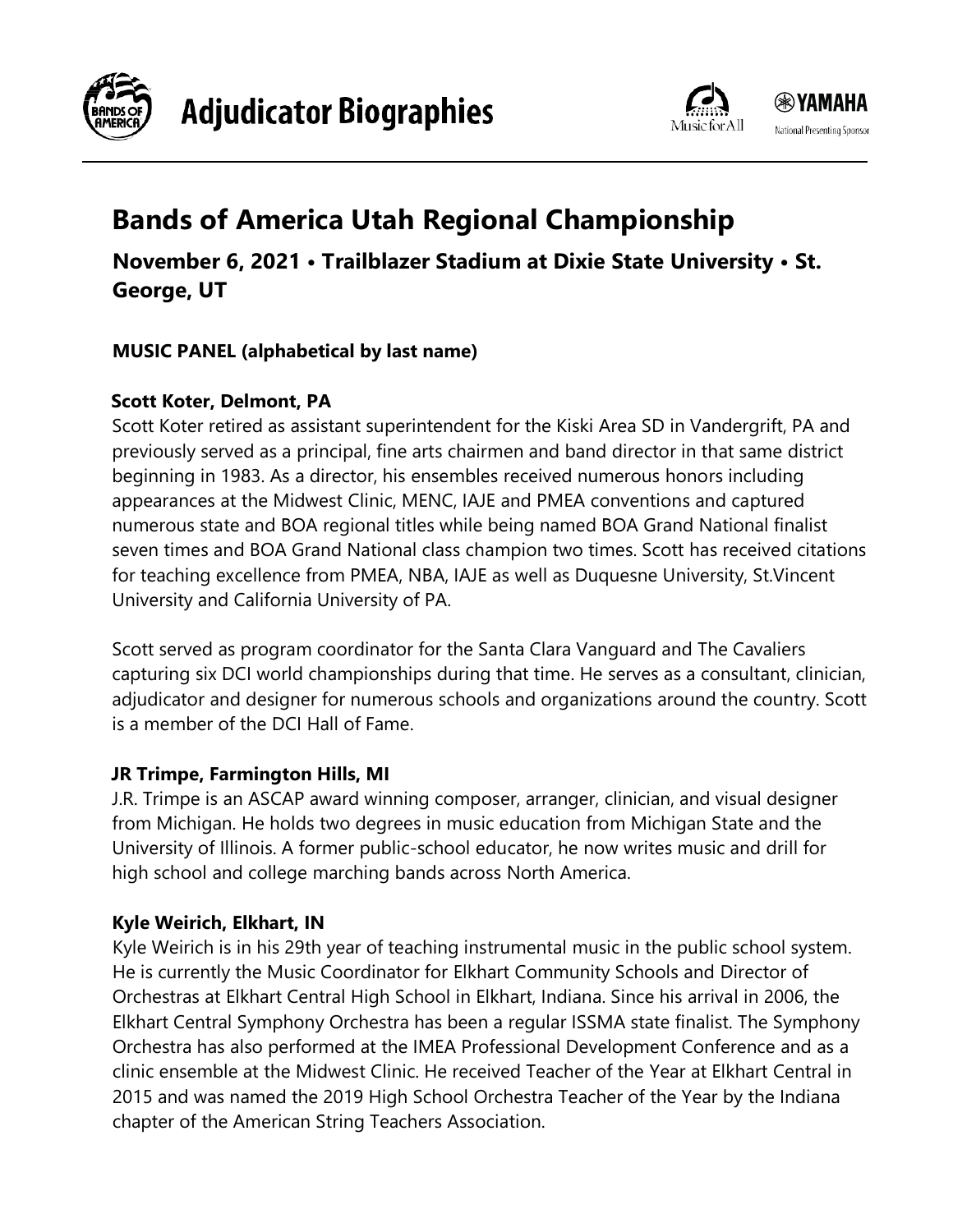Previously, Mr. Weirich earned music education degrees from Western Michigan University and VanderCook College of Music. He also performed with the Star of Indiana Drum & Bugle Corps for three seasons. He then served as Director of Bands at Central Noble High School, Knox High School, and East Noble High School, where his groups were consistent ISSMA state finalists.

He continues his involvement with the marching arts as a music judge for Drum Corps International, Bands of America, Indiana State School Music Association, and various other marching band organizations. He has judged state qualifying and finals events throughout the country. He has also been chosen as a presenter at Indiana Music Educators Association Professional Development events.

### **Greg Williams, Acworth, GA**

Mr. Williams earned his bachelor's and master's degrees in Music Education from Jacksonville State University in Jacksonville, Alabama. He was a member of the Spirit of Atlanta Drum and Bugle Corps and the Jacksonville State University Marching Southerners. He also served as drum major for both organizations.

Mr. Williams spent his professional career as a high school band director and Fine Arts department chair in the Cobb County School District, located in a suburb of Atlanta, Georgia. During his career, he received the National Band Association Citation of Excellence three times and was honored as Teacher of the Year twice. He served as Director of Bands at North Cobb High School in Kennesaw, Georgia for 20 years. The North Cobb Bands won many local and regional contests and were selected to perform at the GMEA in-service conference in 2006 and 2012. Mr. Williams was named the Acworth Citizen of the Year in 2016, for his many years of devotion and commitment to the community. He enjoys spending time with his family, playing golf, fishing, traveling, and judging high school bands. He and his wife of 35 years, Dr. Lisa Williams, reside in Acworth, Georgia.

### **VISUAL PANEL (alphabetical by last name)**

#### **Bob Thomas, Apollo, PA**

Bob Thomas currently judges or has judged for Music for All (MFA), Drum Corp International (DCI), Winter Guard International WGI), Drum Corp Midwest, Drum Corp Atlantic, Indiana State Scholastic Music Association (ISMMA), Drum Corp Europe (DCE), Youth Education in the Arts (YEA), Ohio Judges Association, Florida Federation of Judges, Atlantic Indoor Association (AIA), Pennsylvania Federation of Judges, and Marching in Okayama, Japan and Drum Corp Associates (DCA). In 2008 and 2009 he judged the World Marching Band Championships in Malaysia. He judged the 2009 thru 2011 Thailand Drum Line Competition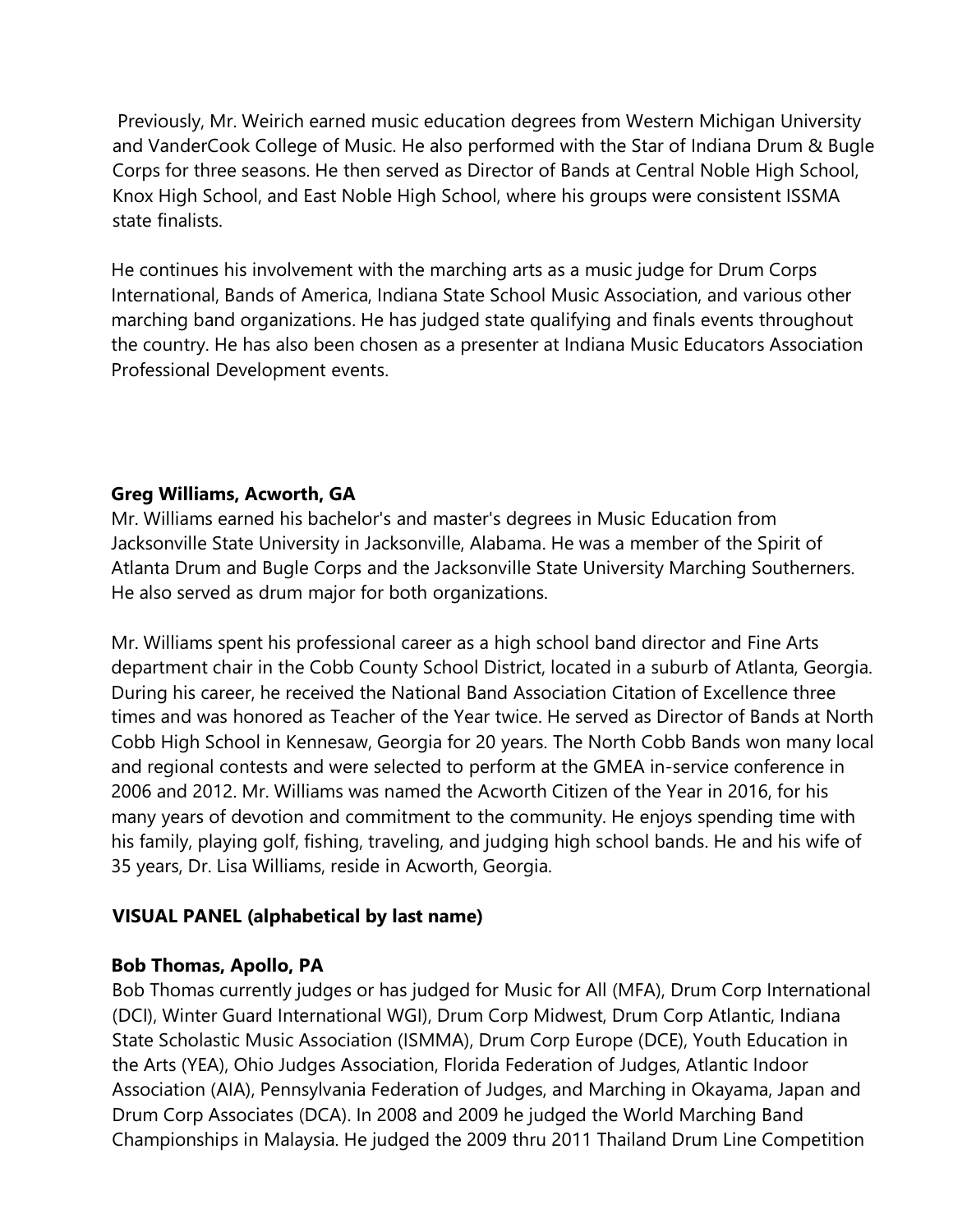in Bangkok, Thailand. He has judged for Italian Marching Show Bands Association (IMSB) in 2014 thru 2017. He judged the Grand Prix Marching Band competition in Jakarta Indonesia in 2017 through 2019.

#### **Michael Turner**

Mr. Michael Turner began his career in the pageantry arts as a member of the Madison Scouts Drum and Bugle Corps. Trained in ballet, jazz and modern dance, Michael was one of the early color guard pioneers to introduce dance and movement to the marching arena. While in Madison, Mr. Turner performed with Kanopy Dance Theatre, PresenTense, Children's Theatre of Madison, Madison Opera, and Ballet Madison.

With such a diversified background, Michael developed an artistically strong and original teaching style. For 18 years, Michael worked with the two-time World Champion Madison Scouts, serving as Color Guard Choreographer and Visual Coordinator. In the San Francisco Bay Area, Mr. Turner served as Dance Master and Choreographer for the six-time World Champion Santa Clara Vanguard Drum and Bugle Corps. Mr. Turner has judged Winter Guard International (WGI), Bands of America (BOA), and Drum Corps International (DCI) competitions. He continues to freelance judge for marching bands, drum corps, and color guards throughout the world.

#### **W. Dale Warren**

Dale Warren is a Senior Wind Band Conductor and Professor of Music, Director of Summer Music Camps and former marching band director at the University of Arkansas. He received a bachelor's in Music Education from Austin Peay State University and a master's in Music Education from the University of Kentucky (UK). He also served on the UK music department faculty as Associate Director of Bands and Director of athletic bands from 1980 - 86. During his time on the faculty at UK he also taught at Bremen and North Hardin High Schools. Warren completed a faculty residency with the Kasetsart University Wind Symphony in Bangkok, Thailand.

Professor Warren has served as a computer clinician/drill designer for Advantage Showare, Inc. and Arranger's Publishing Company. For 20 years he served as an adjudicator/clinician for Musicfest Orlando. During Professor Warren's affiliation with Bands of America, he served as a member of the Educational Advisory Board and for the past 34 years as an adjudicator and chief judge. In addition to serving as chairman of the John Philip Sousa Foundation's Sudler Shield Award Committee, Professor Warren is a John Philip Sousa Foundation Board Member, a Past President of the Southeastern Conference Band Directors Association, and a member of the Institutional Review Board at Washington Regional Medical Center.

Professor Warren is a former marching member of the Guardsmen Drum and Bugle Corps of Schaumburg, Illinois and a former brass and visual staff member for the Guardsmen and the